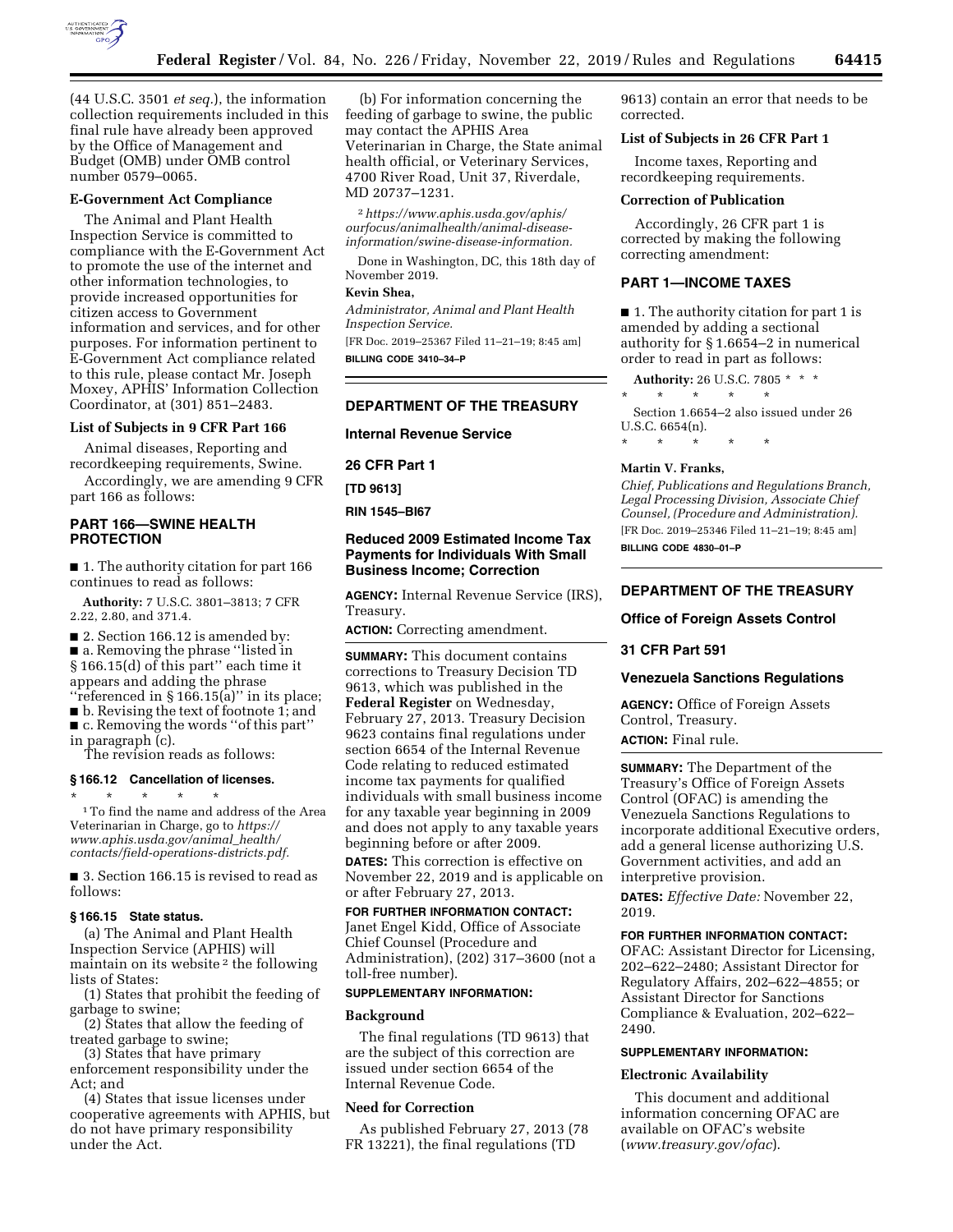#### **Background**

On July 10, 2015, OFAC issued the Venezuela Sanctions Regulations, 31 CFR part 591 (the ''Regulations'') (80 FR 39676, July 10, 2015) to implement the Venezuela Defense of Human Rights and Civil Society Act of 2014 (Pub. L. 113– 278) and Executive Order 13692 of March 8, 2015 (''Blocking Property and Suspending Entry of Certain Persons Contributing to the Situation in Venezuela'') (E.O. 13692). The Regulations were published in abbreviated form for the purpose of providing immediate guidance to the public. Since then, the President has issued six additional Executive orders pursuant to the national emergency declared in E.O. 13692: Executive Order 13808 of August 24, 2017 (''Imposing Additional Sanctions With Respect to the Situation in Venezuela'') (82 FR 41155, August 29, 2017); Executive Order 13827 of March 19, 2018 (''Taking Additional Steps to Address the Situation in Venezuela'') (83 FR 12469, March 21, 2018); Executive Order 13835 of May 21, 2018 (''Prohibiting Certain Additional Transactions With Respect to Venezuela'') (83 FR 24001, May 24, 2018); Executive Order 13850 of November 1, 2018 (''Blocking Property of Additional Persons Contributing to the Situation in Venezuela'') (83 FR 55243, November 2, 2018); Executive Order 13857 of January 25, 2019 (''Taking Additional Steps To Address the National Emergency With Respect to Venezuela'') (84 FR 509, January 30, 2019); and Executive Order 13884 of August 5, 2019 (''Blocking Property of the Government of Venezuela'') (84 FR 38843, August 7, 2019).

In subpart B of the Regulations, OFAC is expanding existing § 591.201 to specify that the prohibitions in that section include all transactions prohibited pursuant to E.O. 13692 of March 8, 2015 or any further Executive order issued pursuant to the national emergency declared in E.O. 13692. In subpart C of the Regulations, OFAC is making a technical amendment to the definition of financial, material, or technological support at § 591.304 to reflect the changes being made to § 591.201.

OFAC also is incorporating a general license into subpart E that was previously posted only on OFAC's website. This general license, which is being added as new § 591.509, authorizes the U.S. Government to engage in certain activities related to Venezuela. OFAC is adding a new interpretative provision at § 591.407 regarding settlement agreements and the enforcement of liens, judgments, arbitral

awards, decrees, or other orders through execution, garnishment, or other judicial process. This interpretive provision clarifies that, notwithstanding the existence of any general license issued under 31 CFR part 591, or issued under any Executive order issued pursuant to the national emergency declared in E.O. 13692, the entry into a settlement agreement or the enforcement of any lien, judgment, arbitral award, decree, or other order through execution, garnishment, or other judicial process purporting to transfer or otherwise alter or affect property or interests in property blocked pursuant to § 591.201 is prohibited unless authorized pursuant to a specific license issued by OFAC. Finally, OFAC is making certain technical and conforming edits.

OFAC intends to supplement part 591 with a more comprehensive set of regulations, which may include additional interpretive and definitional guidance and additional general licenses and statements of licensing policy.

## **Public Participation**

Because the Regulations involve a foreign affairs function, the provisions of Executive Order 12866 and the Administrative Procedure Act (5 U.S.C. 553) requiring notice of proposed rulemaking, opportunity for public participation, and delay in effective date, as well as the provisions of Executive Order 13771, are inapplicable. Because no notice of proposed rulemaking is required for this rule, the Regulatory Flexibility Act (5 U.S.C. 601–612) does not apply.

## **Paperwork Reduction Act**

The collections of information related to the Regulations are contained in 31 CFR part 501 (the ''Reporting, Procedures and Penalties Regulations''). Pursuant to the Paperwork Reduction Act of 1995 (44 U.S.C. 3507), those collections of information have been approved by the Office of Management and Budget under control number 1505– 0164. An agency may not conduct or sponsor, and a person is not required to respond to, a collection of information unless the collection of information displays a valid control number.

## **List of Subjects in 31 CFR Part 591**

Administrative practice and procedure, Banks, Banking, Blocking of assets, Legal services, Penalties, Reporting and recordkeeping requirements, Sanctions.

For the reasons set forth in the preamble, the Department of the Treasury's Office of Foreign Assets Control amends 31 CFR chapter V as follows:

# **PART 591—VENEZUELA SANCTIONS REGULATIONS**

■ 1. The authority citation for part 591 is revised to read as follows:

**Authority:** 3 U.S.C. 301; 31 U.S.C. 321(b); 50 U.S.C. 1601–1651, 1701–1706; Pub. L. 101–410, 104 Stat. 890 (28 U.S.C. 2461 note); Pub. L. 110–96, 121 Stat. 1011 (50 U.S.C. 1705 note); Pub. L. 113–278, 128 Stat. 3011 (50 U.S.C. 1701 note); E.O. 13692, 80 FR 12747, March 11, 2015, 3 CFR, 2015 Comp., p. 276; E.O. 13808, 82 FR 41155, August 29, 2017, 3 CFR, 2017 Comp., p. 377; E.O. 13827, 83 FR 12469, March 21, 2018, 3 CFR, 2018 Comp., p. 794; E.O. 13835, 83 FR 24001, May 24, 2018, 3 CFR, 2018 Comp., p. 817; E.O. 13850, 83 FR 55243, November 2, 2018, 3 CFR, 2018 Comp., p. 881; E.O. 13857, 84 FR 509, January 30, 2019; E.O. 13884, 84 FR 38843, August 7, 2019.

## **Subpart B—Prohibitions**

■ 2. Revise § 591.201 to read as follows:

#### **§ 591.201 Prohibited transactions.**

All transactions prohibited pursuant to Executive Order 13692 of March 8, 2015, or any further Executive orders issued pursuant to the national emergency declared in Executive Order 13692, are prohibited pursuant to this part.

**Note 1 to § 591.201:** The names of persons designated pursuant to Executive Order 13692, or pursuant to any further Executive orders issued pursuant to the national emergency declared in Executive Order 13692, whose property and interests in property therefore are blocked pursuant to this section, are published in the **Federal Register** and incorporated into OFAC's Specially Designated Nationals and Blocked Persons List (SDN List) using the identifier formulation ''[VENEZEULA–E.O. [E.O. number pursuant to which the person's property and interests in property are blocked]].'' The SDN List is accessible through the following page on OFAC's website: *[www.treasury.gov/sdn.](http://www.treasury.gov/sdn)* Additional information pertaining to the SDN List can be found in appendix A to this chapter. *See*  § 591.406 concerning entities that may not be listed on the SDN List but whose property and interests in property are nevertheless blocked pursuant to this section.

**Note 2 to § 591.201:** The International Emergency Economic Powers Act (50 U.S.C. 1701–1706), in Section 203 (50 U.S.C. 1702), authorizes the blocking of property and interests in property of a person during the pendency of an investigation. The names of persons whose property and interests in property are blocked pending investigation pursuant to this section also are published in the **Federal Register** and incorporated into the SDN List using the identifier formulation ''[BPI–VENEZEULA–E.O. [E.O. number pursuant to which the person's property and